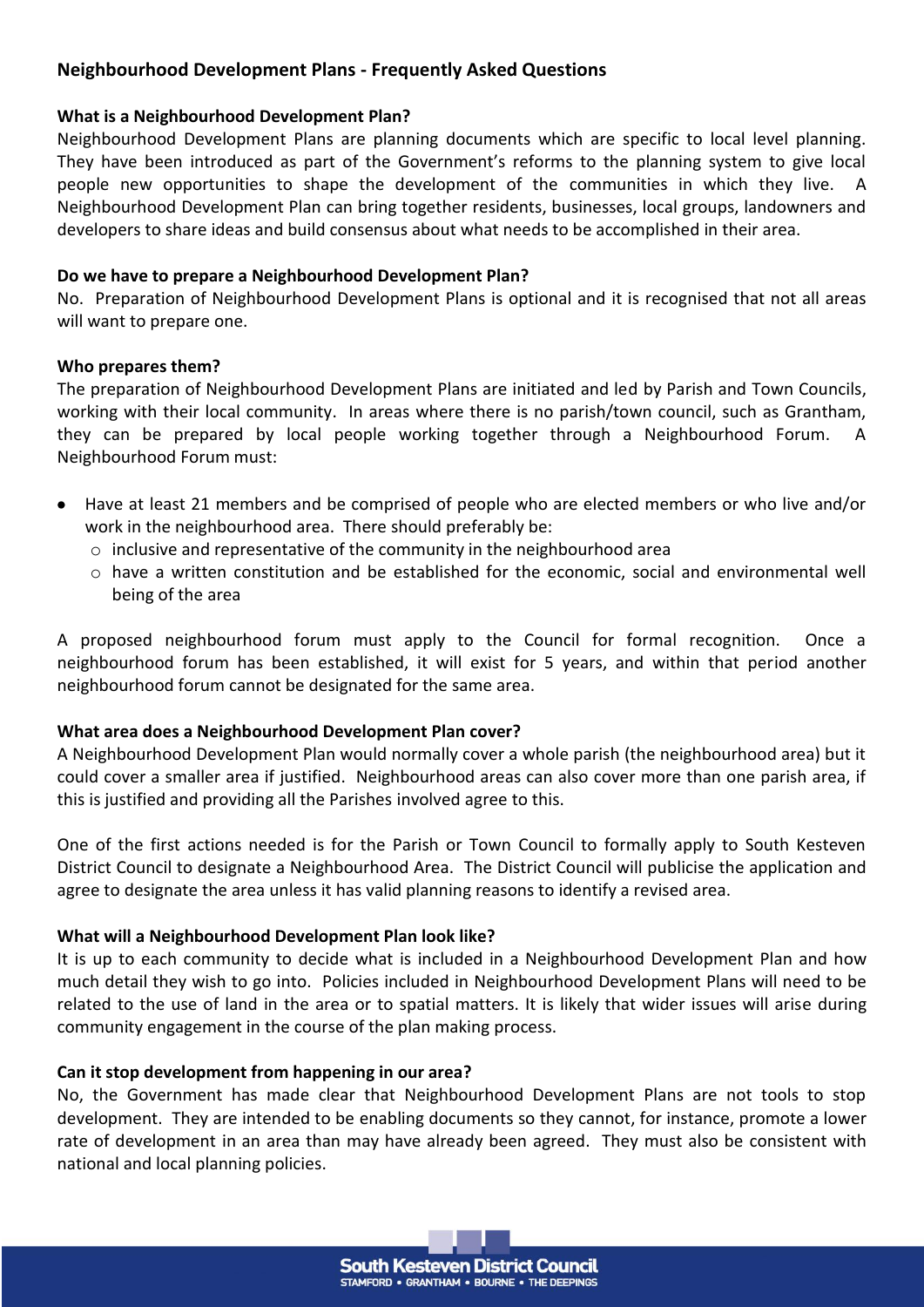#### **We have produced a parish plan: is this no longer relevant?**

Parish Plans will still be useful for setting out local priorities and actions to take within a community as they provide the freedom to look at a very broad range of issues, including those not normally dealt with directly by the planning system e.g. broadband speeds, rural crime initiatives or service related issues.

They can normally be prepared more quickly and will tend to be less costly than neighbourhood plans. However, subject to the resources available, neighbourhood planning may be the best means for a community to deal with planning and land use matters.

It will be possible for communities to prepare BOTH a parish plan and a neighbourhood plan to provide a comprehensive coverage of all planning and non-planning related concerns.

#### **What is the cost of preparing a Neighbourhood Development Plan?**

This will depend on the size, scope and complexity of the Plan being prepared. The Parish or Town Council will be responsible for all costs associated with preparing the draft Neighbourhood Development Plan: this will include the collection of any new evidence or information to support the Plan, consultation with the local community and making available copies of the draft Plan.

Once the Plan is sent to the District Council, then it becomes responsible for organising and funding subsequent stages including the examination and referendum.

The Department of Communities and Local Government estimate the average costs being between £20K and £86K per plan.

#### **How long will it take to prepare a Neighbourhood Development Plan?**

It will be up to individual areas to decide on the pace at which they wish to progress their plans. However it is anticipated that on average the process is likely to take around two years.

#### **If we have a Neighbourhood Development Plan does this mean that we don't have to use South Kesteven's existing planning policies?**

No. However, when made, neighbourhood plans will be statutory planning documents. They will form part of the Development Plan which, in South Kesteven, is made up of the Core Strategy and the Site Allocation and Policies Development Plan Document and, therefore, will have significant weight in planning decisions.

#### **Which will carry more planning weight – a Neighbourhood Plan or South Kesteven's development plan?**

The weight (importance) that is attached to a particular policy can only be decided when considering a specific proposal. At a general level Neighbourhood Development Plans and South Kesteven's development plan should complement each other.

#### **Who will decide planning applications?**

This will remain with the District Council as the local planning authority.

# **What is the process for preparing a Neighbourhood Development Plan?**

See steps diagram below